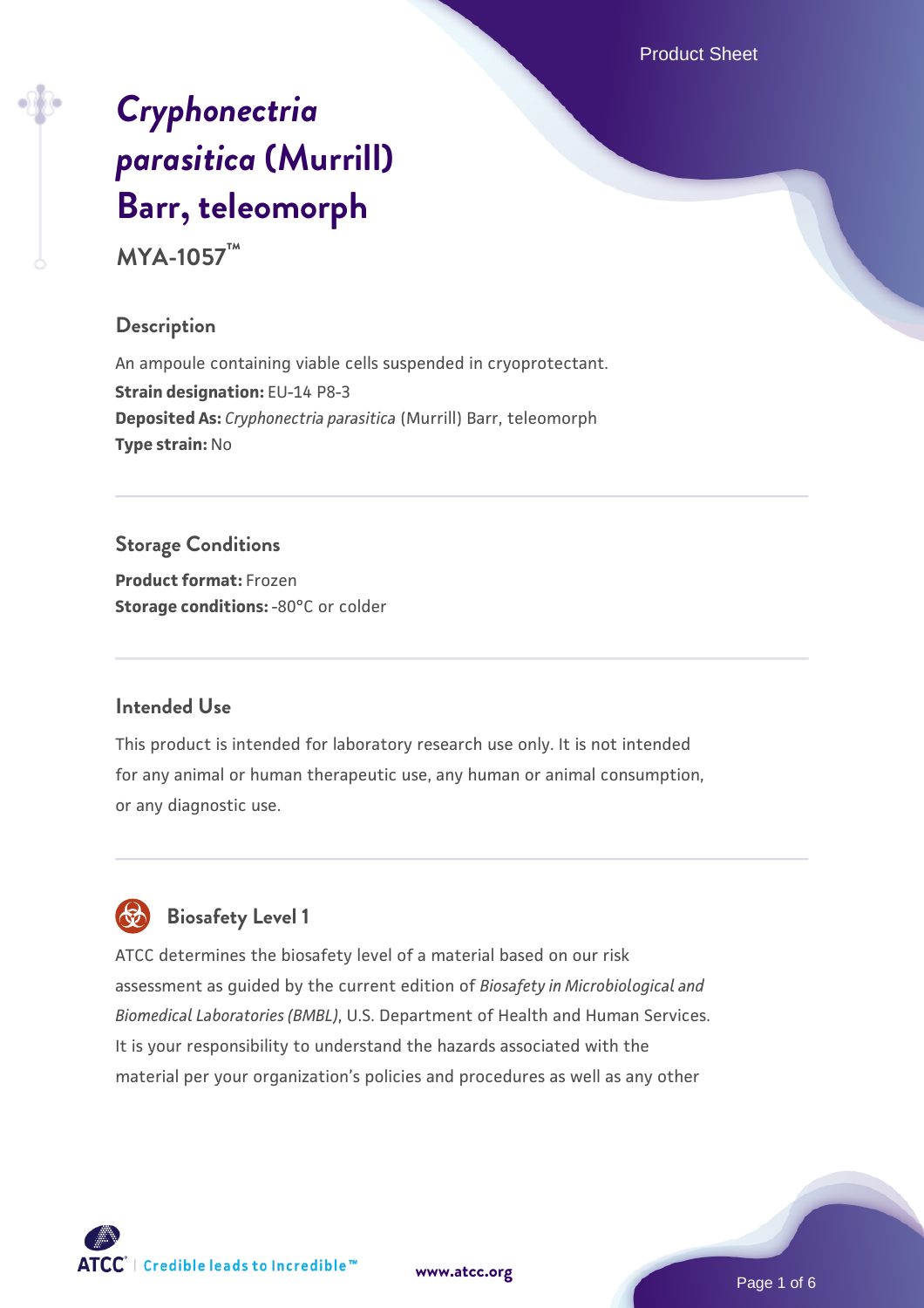applicable regulations as enforced by your local or national agencies.

ATCC highly recommends that appropriate personal protective equipment is always used when handling vials. For cultures that require storage in liquid nitrogen, it is important to note that some vials may leak when submersed in liquid nitrogen and will slowly fill with liquid nitrogen. Upon thawing, the conversion of the liquid nitrogen back to its gas phase may result in the vial exploding or blowing off its cap with dangerous force creating flying debris. Unless necessary, ATCC recommends that these cultures be stored in the vapor phase of liquid nitrogen rather than submersed in liquid nitrogen.

#### **Certificate of Analysis**

For batch-specific test results, refer to the applicable certificate of analysis that can be found at www.atcc.org.

#### **Growth Conditions**

**Medium:**  [ATCC Medium 336: Potato dextrose agar \(PDA\)](https://www.atcc.org/-/media/product-assets/documents/microbial-media-formulations/3/3/6/atcc-medium-336.pdf?rev=d9160ad44d934cd8b65175461abbf3b9) **Temperature:** 24°C

#### **Handling Procedures**

**Frozen ampoules** packed in dry ice should either be thawed immediately or stored in liquid nitrogen. If liquid nitrogen storage facilities are not available, frozen ampoules may be stored at or below -70°C for approximately one week. **Do not under any circumstance store frozen ampoules at refrigerator**



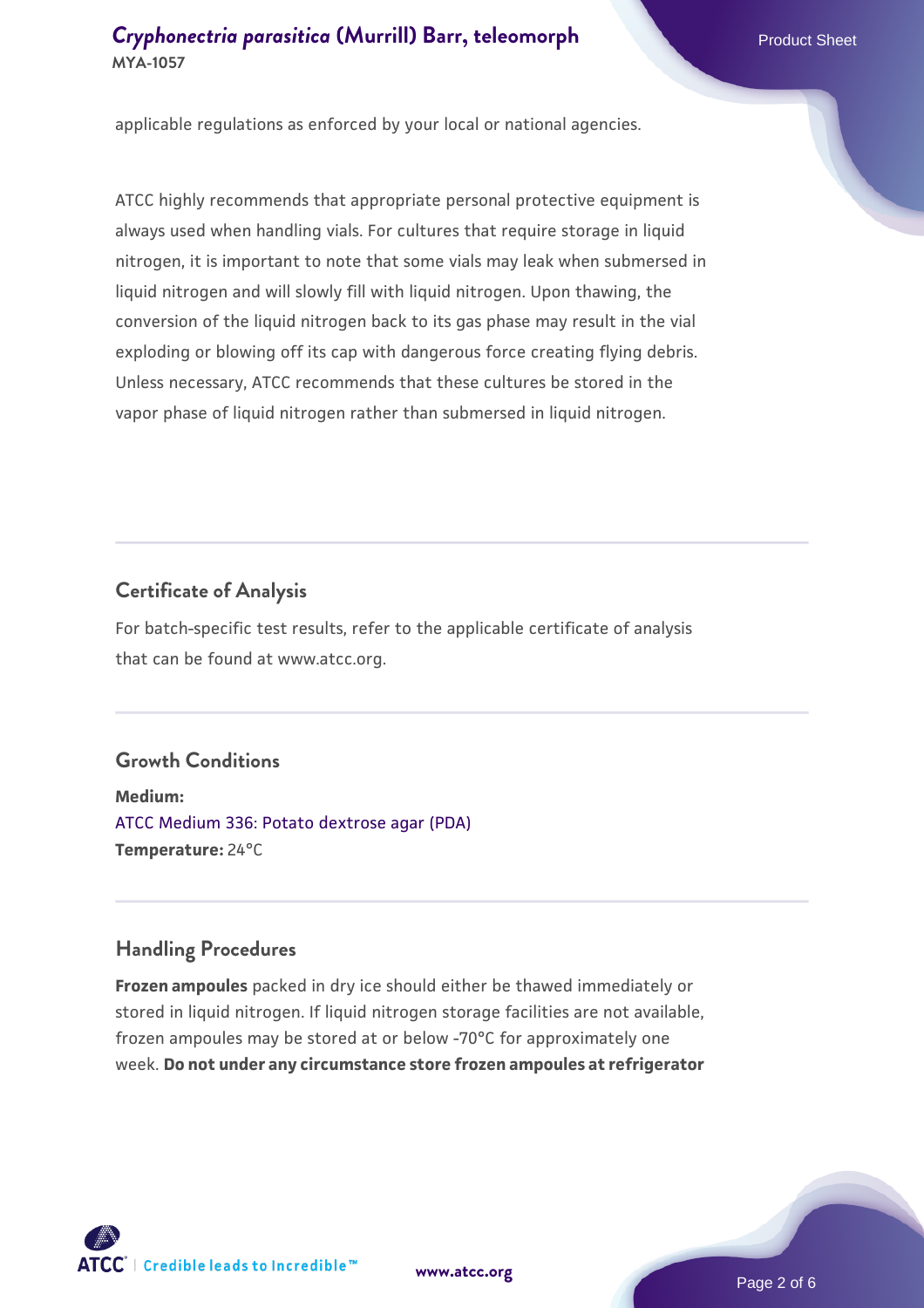**freezer temperatures (generally -20°C)**. Storage of frozen material at this temperature will result in the death of the culture.

- 1. To thaw a frozen ampoule, place in a **25°C to 30°C** water bath, until just thawed **(approximately 5 minutes)**. Immerse the ampoule just sufficient to cover the frozen material. Do not agitate the ampoule.
- 2. Immediately after thawing, wipe down ampoule with 70% ethanol and aseptically transfer at least 50 µL (or 2-3 agar cubes) of the content onto a plate or broth with medium recommended.
- 3. Incubate the inoculum/strain at the temperature and conditions recommended.
- 4. Inspect for growth of the inoculum/strain regularly for up to 4 weeks. The time necessary for significant growth will vary from strain to strain.

#### **Notes**

Additional information on this culture is available on the ATCC web site at [www.atcc.org.](http://www.atcc.org/)

## **Material Citation**

If use of this material results in a scientific publication, please cite the material in the following manner: *Cryphonectria parasitica* (Murrill) Barr, teleomorph (ATCC MYA-1057)

#### **References**

References and other information relating to this material are available at www.atcc.org.

#### **Warranty**

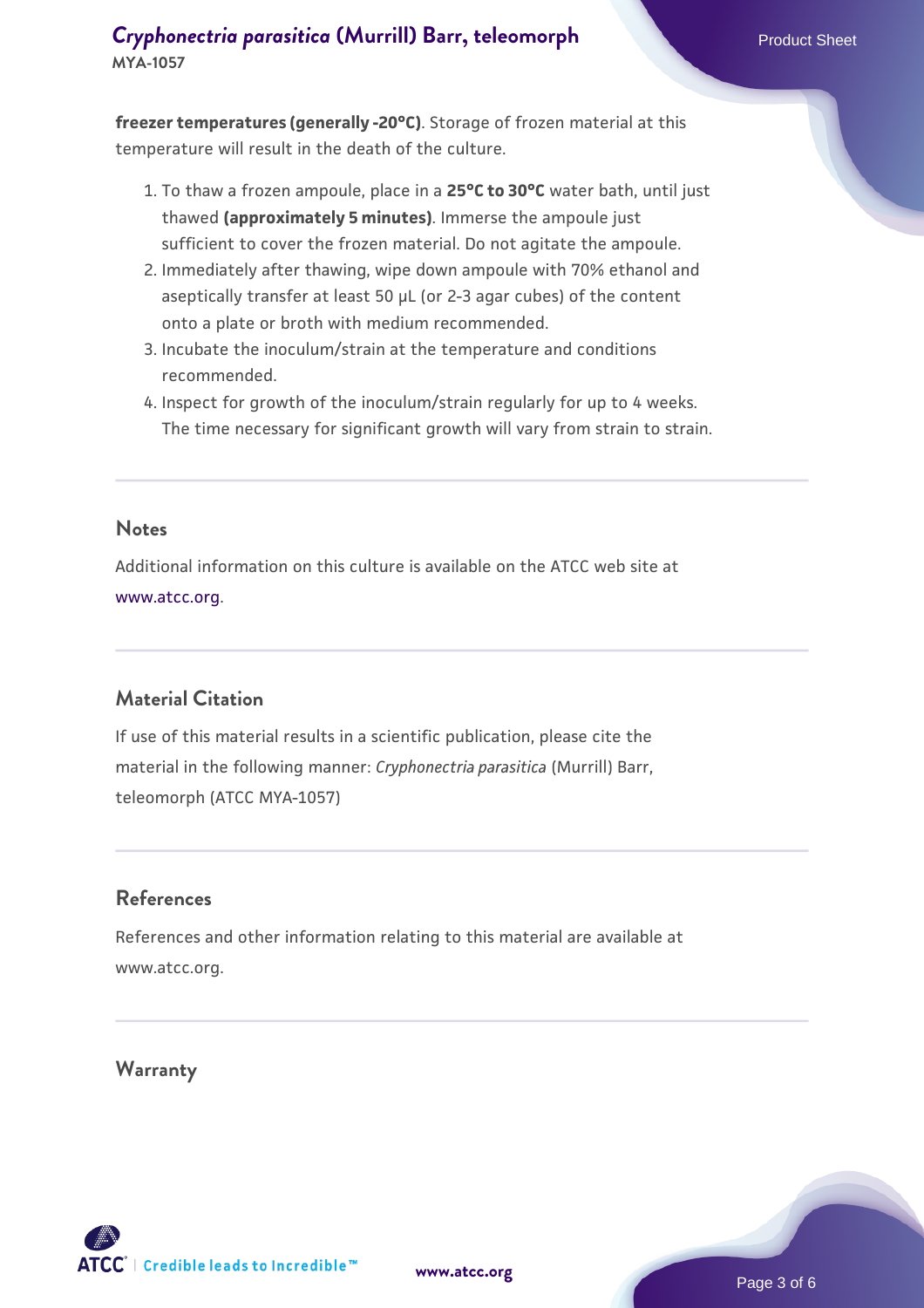The product is provided 'AS IS' and the viability of ATCC® products is warranted for 30 days from the date of shipment, provided that the customer has stored and handled the product according to the information included on the product information sheet, website, and Certificate of Analysis. For living cultures, ATCC lists the media formulation and reagents that have been found to be effective for the product. While other unspecified media and reagents may also produce satisfactory results, a change in the ATCC and/or depositor-recommended protocols may affect the recovery, growth, and/or function of the product. If an alternative medium formulation or reagent is used, the ATCC warranty for viability is no longer valid. Except as expressly set forth herein, no other warranties of any kind are provided, express or implied, including, but not limited to, any implied warranties of merchantability, fitness for a particular purpose, manufacture according to cGMP standards, typicality, safety, accuracy, and/or noninfringement.

#### **Disclaimers**

This product is intended for laboratory research use only. It is not intended for any animal or human therapeutic use, any human or animal consumption, or any diagnostic use. Any proposed commercial use is prohibited without a license from ATCC.

While ATCC uses reasonable efforts to include accurate and up-to-date information on this product sheet, ATCC makes no warranties or representations as to its accuracy. Citations from scientific literature and patents are provided for informational purposes only. ATCC does not warrant that such information has been confirmed to be accurate or complete and the customer bears the sole responsibility of confirming the accuracy and completeness of any such information.

This product is sent on the condition that the customer is responsible for and assumes all risk and responsibility in connection with the receipt, handling, storage, disposal, and use of the ATCC product including without limitation



**[www.atcc.org](http://www.atcc.org)**

Page 4 of 6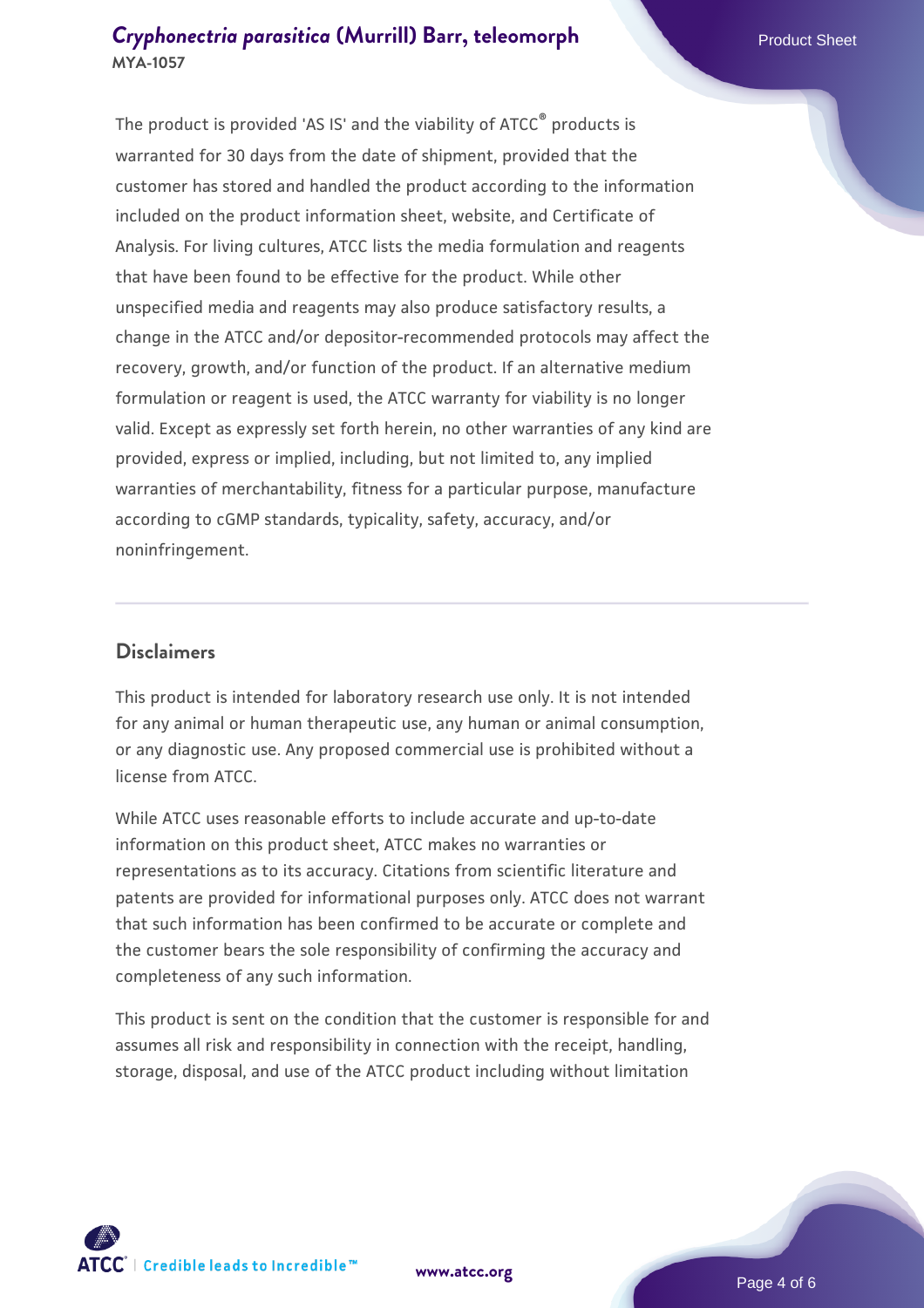taking all appropriate safety and handling precautions to minimize health or environmental risk. As a condition of receiving the material, the customer agrees that any activity undertaken with the ATCC product and any progeny or modifications will be conducted in compliance with all applicable laws, regulations, and guidelines. This product is provided 'AS IS' with no representations or warranties whatsoever except as expressly set forth herein and in no event shall ATCC, its parents, subsidiaries, directors, officers, agents, employees, assigns, successors, and affiliates be liable for indirect, special, incidental, or consequential damages of any kind in connection with or arising out of the customer's use of the product. While reasonable effort is made to ensure authenticity and reliability of materials on deposit, ATCC is not liable for damages arising from the misidentification or misrepresentation of such materials.

Please see the material transfer agreement (MTA) for further details regarding the use of this product. The MTA is available at www.atcc.org.

## **Copyright and Trademark Information**

© ATCC 2021. All rights reserved.

ATCC is a registered trademark of the American Type Culture Collection.

#### **Revision**

This information on this document was last updated on 2021-05-20

#### **Contact Information**

ATCC 10801 University Boulevard Manassas, VA 20110-2209 USA